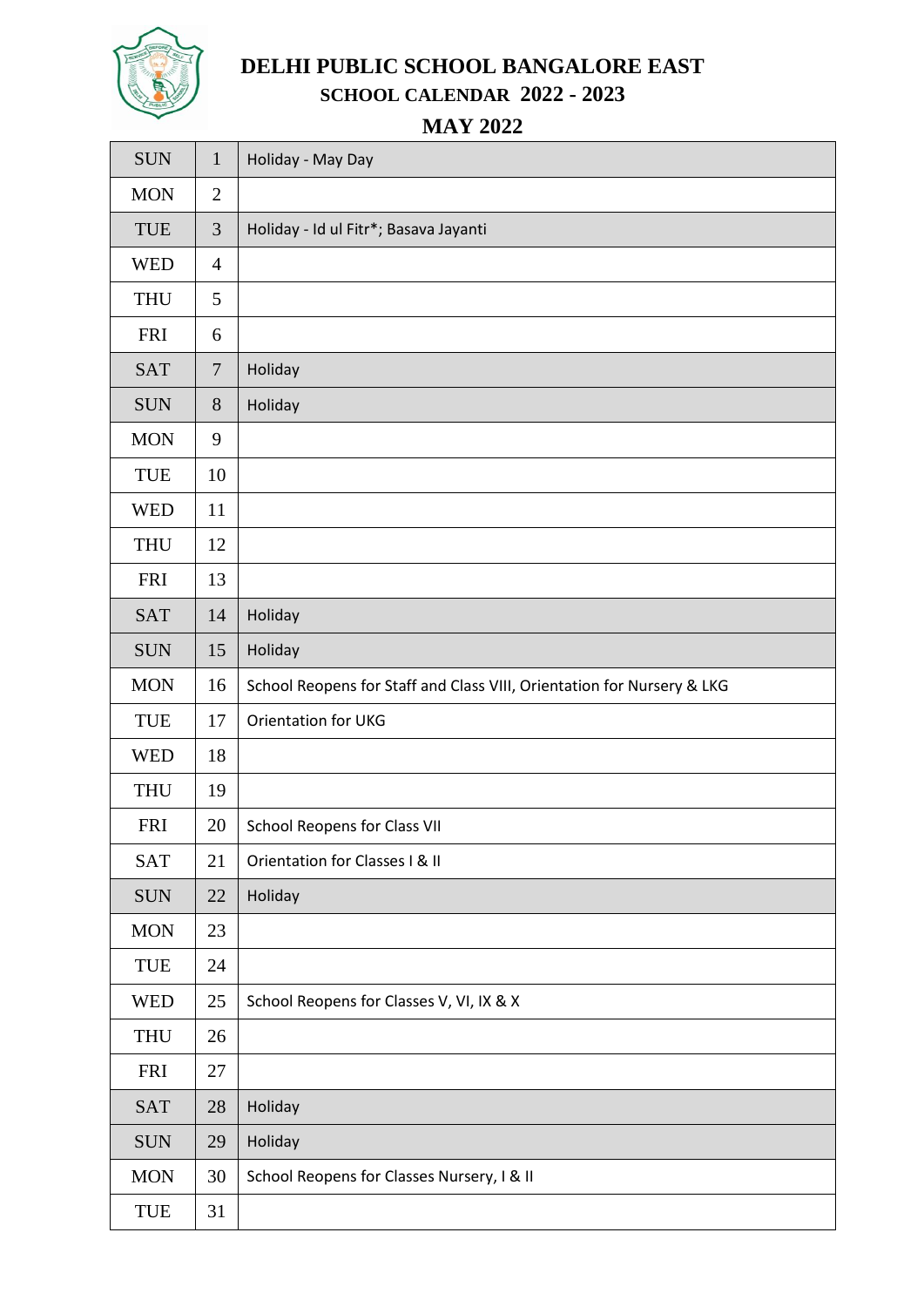### **JUNE 2022**

| <b>WED</b> | $\mathbf{1}$   | <b>School Reopens for Class XII</b>                                      |
|------------|----------------|--------------------------------------------------------------------------|
| <b>THU</b> | $\overline{2}$ |                                                                          |
| <b>FRI</b> | 3              |                                                                          |
| <b>SAT</b> | $\overline{4}$ | Holiday                                                                  |
| <b>SUN</b> | 5              | Holiday; World Environment Day                                           |
| <b>MON</b> | 6              | School Reopens for Classes IV & XI                                       |
| TUE        | $\overline{7}$ |                                                                          |
| <b>WED</b> | 8              | <b>School Reopens for Class III</b>                                      |
| <b>THU</b> | 9              |                                                                          |
| <b>FRI</b> | 10             |                                                                          |
| <b>SAT</b> | 11             | <b>Working Saturday</b>                                                  |
| <b>SUN</b> | 12             | Holiday                                                                  |
| <b>MON</b> | 13             | Class Activity for Classes I - XII, School Reopens for Classes LKG & UKG |
| TUE        | 14             |                                                                          |
| <b>WED</b> | 15             |                                                                          |
| <b>THU</b> | 16             |                                                                          |
| <b>FRI</b> | 17             |                                                                          |
| <b>SAT</b> | 18             | Holiday                                                                  |
| <b>SUN</b> | 19             | Holiday                                                                  |
| <b>MON</b> | 20             |                                                                          |
| TUE        | 21             | <b>International Yoga Day</b>                                            |
| <b>WED</b> | 22             |                                                                          |
| <b>THU</b> | 23             |                                                                          |
| FRI        | 24             |                                                                          |
| <b>SAT</b> | 25             | <b>Working Saturday</b>                                                  |
| <b>SUN</b> | 26             | Holiday                                                                  |
| <b>MON</b> | 27             |                                                                          |
| TUE        | 28             |                                                                          |
| <b>WED</b> | 29             | <b>Election for Student Council</b>                                      |
| <b>THU</b> | 30             |                                                                          |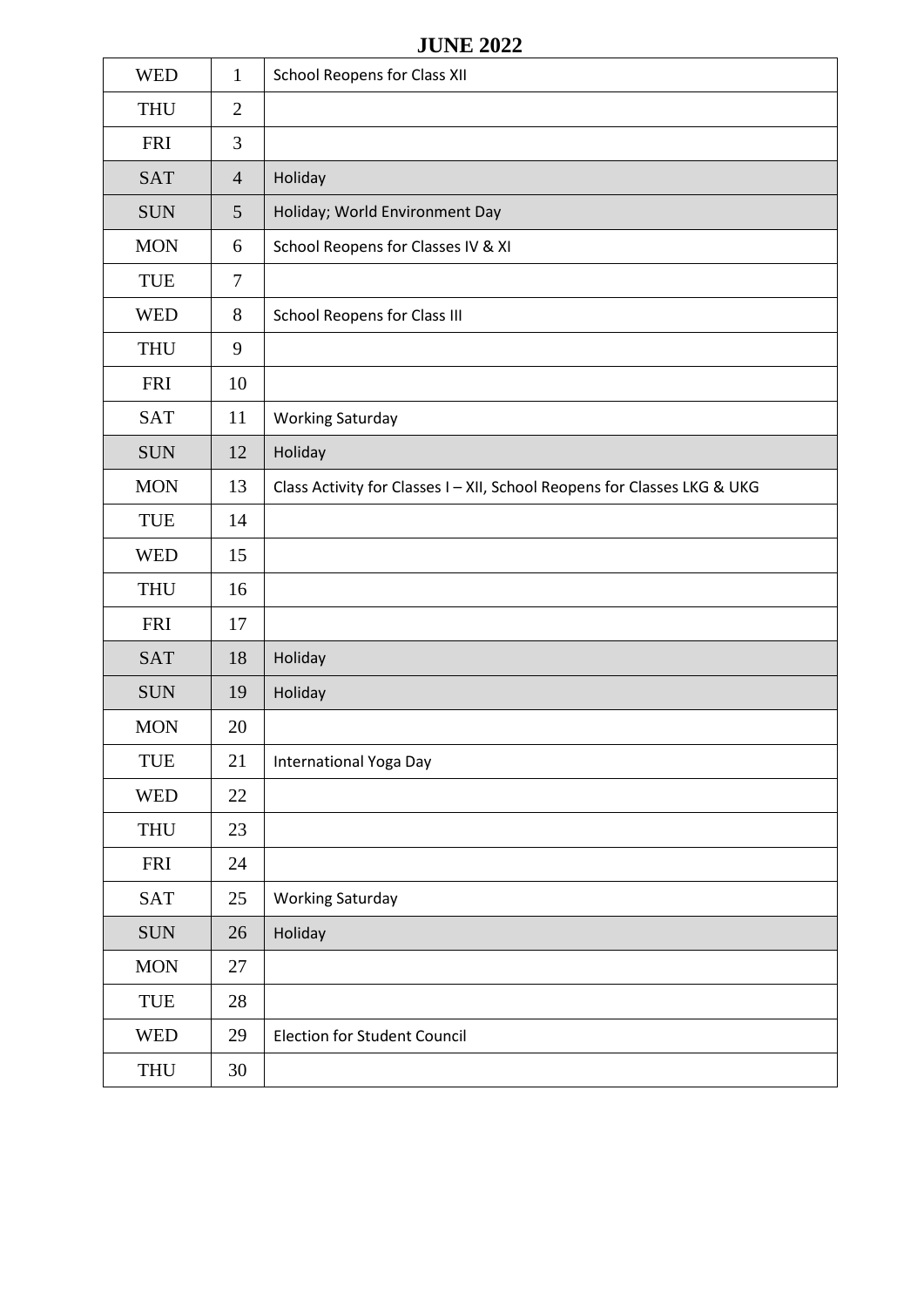|  | <b>JULY 2022</b> |
|--|------------------|
|  |                  |

| <b>FRI</b> | $\mathbf{1}$   |                                                                        |                                                   |                             |                        |
|------------|----------------|------------------------------------------------------------------------|---------------------------------------------------|-----------------------------|------------------------|
| <b>SAT</b> | $\overline{2}$ | Holiday                                                                |                                                   |                             |                        |
| <b>SUN</b> | 3              | Holiday                                                                |                                                   |                             |                        |
| <b>MON</b> | $\overline{4}$ |                                                                        |                                                   |                             |                        |
| TUE        | 5              |                                                                        |                                                   |                             |                        |
| <b>WED</b> | 6              | <b>Investiture Ceremony</b>                                            |                                                   |                             |                        |
| <b>THU</b> | $\tau$         |                                                                        |                                                   |                             |                        |
| <b>FRI</b> | 8              |                                                                        |                                                   |                             |                        |
| <b>SAT</b> | 9              | <b>Working Saturday</b>                                                |                                                   |                             |                        |
| <b>SUN</b> | 10             | Holiday - Bakrid*                                                      |                                                   |                             |                        |
| <b>MON</b> | 11             |                                                                        |                                                   | $X$ -                       |                        |
| <b>TUE</b> | 12             |                                                                        | Pre Mid Term for Class<br>UT1 for Classes I & II; |                             |                        |
| <b>WED</b> | 13             |                                                                        | $\Box$                                            | Pre Mid Term for Classes IV |                        |
| <b>THU</b> | 14             |                                                                        |                                                   |                             | UT1 for Classes XI-XII |
| <b>FRI</b> | 15             |                                                                        |                                                   |                             |                        |
| <b>SAT</b> | 16             | Holiday                                                                |                                                   |                             |                        |
| <b>SUN</b> | 17             | Holiday                                                                |                                                   |                             |                        |
| <b>MON</b> | 18             |                                                                        |                                                   |                             |                        |
| <b>TUE</b> | 19             |                                                                        |                                                   |                             |                        |
| <b>WED</b> | 20             |                                                                        |                                                   |                             |                        |
| <b>THU</b> | 21             | Photos for CBSE Registration - Class XI                                |                                                   |                             |                        |
| <b>FRI</b> | 22             | Photos for CBSE Registration - Class XII                               |                                                   |                             |                        |
| <b>SAT</b> | 23             | Working Saturday; PTM for Classes Nursery, LKG and UKG                 |                                                   |                             |                        |
| <b>SUN</b> | 24             | Holiday                                                                |                                                   |                             |                        |
| <b>MON</b> | 25             |                                                                        |                                                   |                             |                        |
| <b>TUE</b> | 26             |                                                                        |                                                   |                             |                        |
| <b>WED</b> | 27             |                                                                        |                                                   | PTM Week                    | Science Week           |
| <b>THU</b> | 28             |                                                                        |                                                   |                             |                        |
| <b>FRI</b> | 29             |                                                                        |                                                   |                             |                        |
| <b>SAT</b> | 30             | Working Saturday; TEDx Youth Classes IX - XII; PTM for Classes I - XII |                                                   |                             |                        |
| <b>SUN</b> | 31             | Holiday                                                                |                                                   |                             |                        |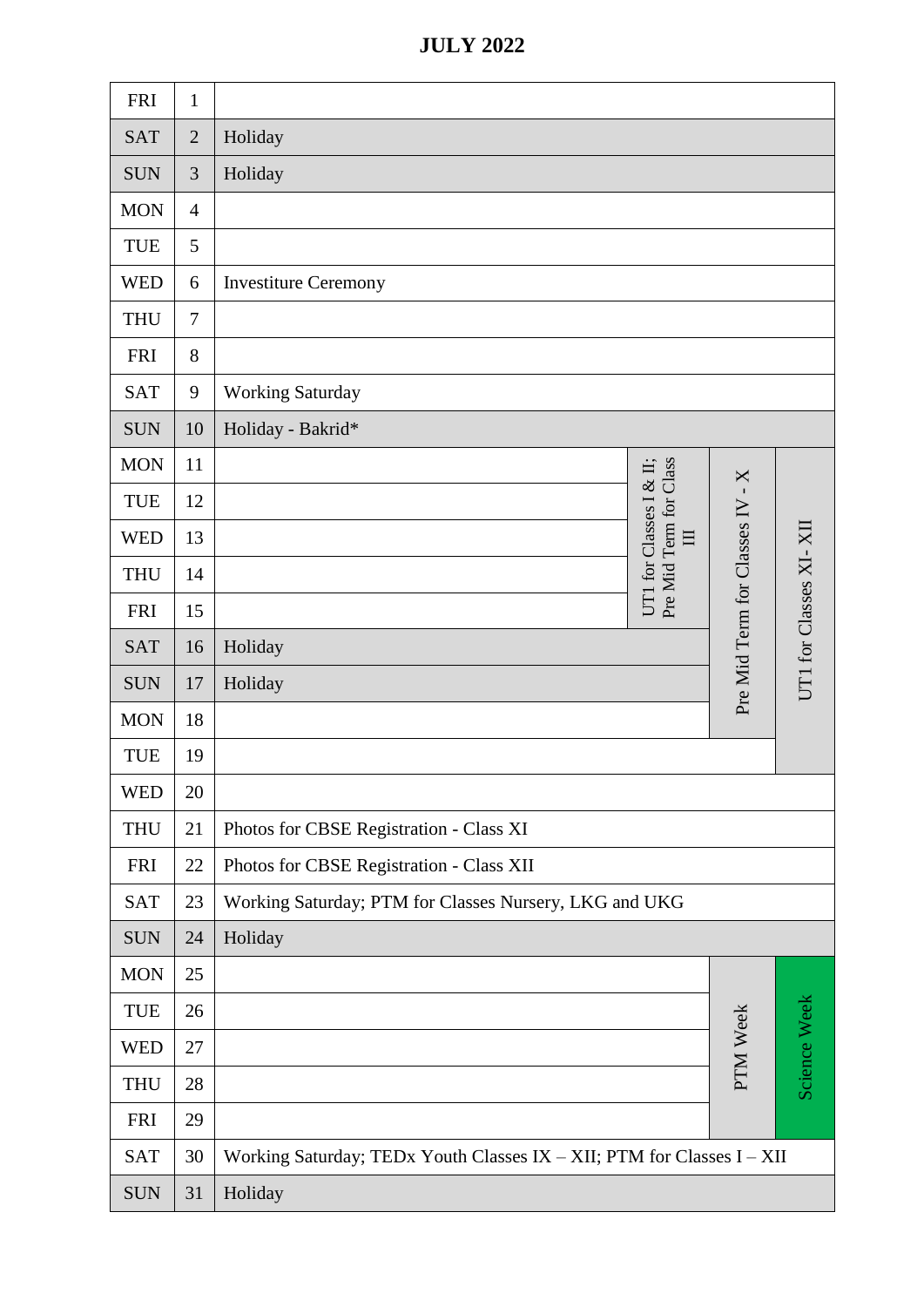## **AUGUST 2022**

| <b>MON</b> | 1              | Class Photo: XI & XII                                             |
|------------|----------------|-------------------------------------------------------------------|
| <b>TUE</b> | $\overline{2}$ | Class Photo: IX $& X$                                             |
| <b>WED</b> | 3              | Class Photo: VII & VIII                                           |
| <b>THU</b> | $\overline{4}$ | Class Photo: III & IV                                             |
| <b>FRI</b> | 5              | Holiday - Varamahalakshmi                                         |
| <b>SAT</b> | 6              | Holiday                                                           |
| <b>SUN</b> | $\overline{7}$ | Holiday                                                           |
| <b>MON</b> | 8              | Inter House Music Competition Classes I - IV; Class Photo: V & VI |
| <b>TUE</b> | 9              | Holiday - Muharram*                                               |
| <b>WED</b> | 10             | Inter House Music Competition Classes V - VI; Class Photo: II     |
| <b>THU</b> | 11             | Inter House Music Competition Classes VII - VIII; Class Photo: I  |
| <b>FRI</b> | 12             |                                                                   |
| <b>SAT</b> | 13             | <b>Working Saturday</b>                                           |
| <b>SUN</b> | 14             | Holiday                                                           |
| <b>MON</b> | 15             | Independence Day; Inter House Dance Competition Classes IX - XII  |
| <b>TUE</b> | 16             | Class Photo: Nursery and LKG                                      |
| <b>WED</b> | 17             | Class Photo: UKG                                                  |
| <b>THU</b> | 18             |                                                                   |
| <b>FRI</b> | 19             | Holiday - Janmashtami                                             |
| <b>SAT</b> | 20             | Holiday                                                           |
| <b>SUN</b> | 21             | Holiday                                                           |
| <b>MON</b> | 22             |                                                                   |
| <b>TUE</b> | 23             |                                                                   |
| <b>WED</b> | 24             |                                                                   |
| <b>THU</b> | 25             | <b>Model Parliament</b>                                           |
| <b>FRI</b> | 26             | Kishore Sabha                                                     |
| <b>SAT</b> | 27             | <b>Working Saturday</b>                                           |
| <b>SUN</b> | 28             | Holiday                                                           |
| <b>MON</b> | 29             |                                                                   |
| <b>TUE</b> | 30             | Holiday - Gauri Pooja                                             |
| <b>WED</b> | 31             | Holiday - Ganesh Chaturthi                                        |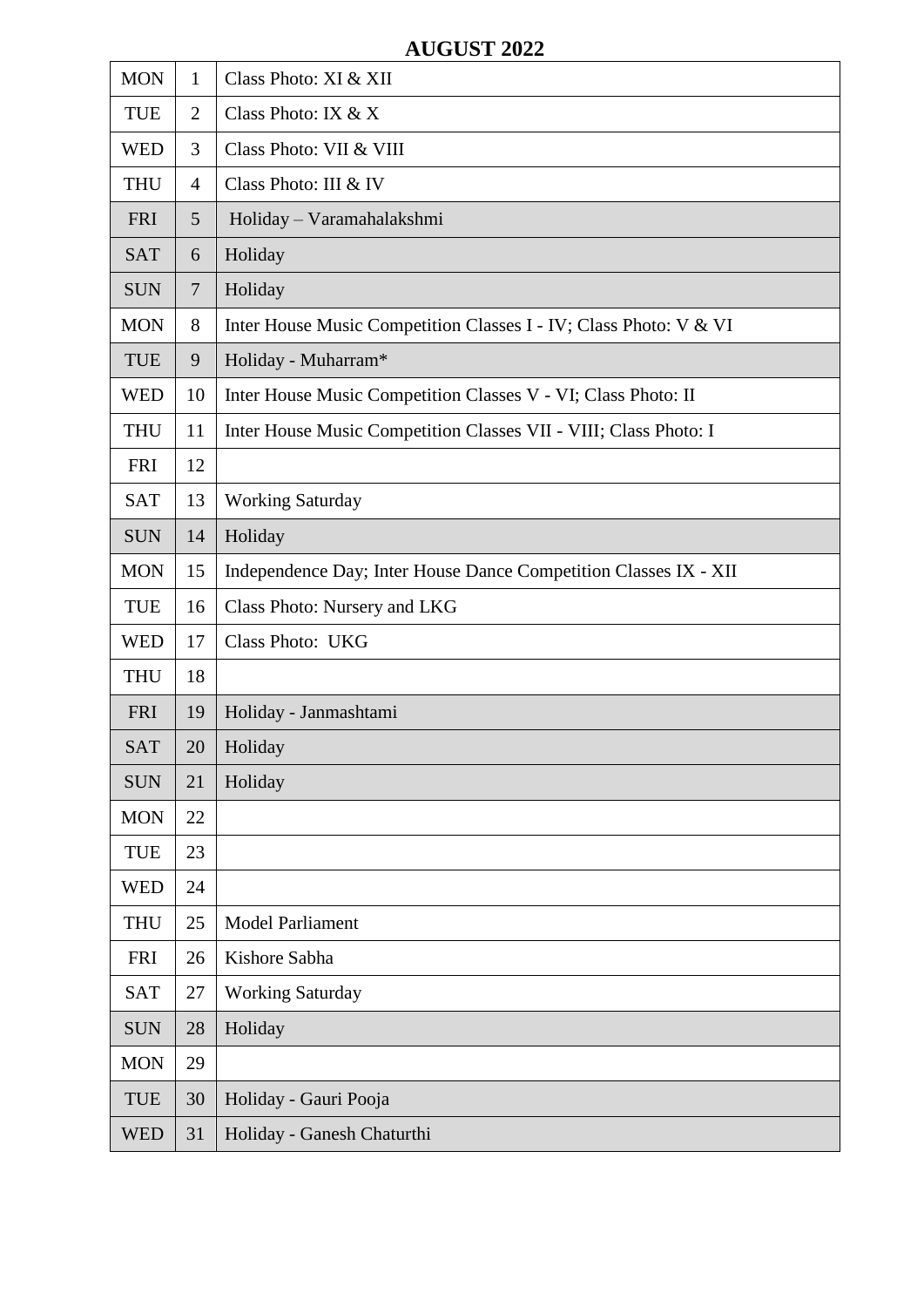# **SEPTEMBER 2022**

| <b>THU</b> | $\mathbf{1}$   |                                                        |                                                  |                                                  |
|------------|----------------|--------------------------------------------------------|--------------------------------------------------|--------------------------------------------------|
| <b>FRI</b> | $\overline{2}$ |                                                        |                                                  |                                                  |
| <b>SAT</b> | $\mathfrak{Z}$ | Holiday                                                |                                                  |                                                  |
| <b>SUN</b> | $\overline{4}$ | Holiday                                                |                                                  |                                                  |
| <b>MON</b> | 5              | Teachers' Day                                          |                                                  |                                                  |
| TUE        | 6              |                                                        |                                                  |                                                  |
| <b>WED</b> | $\overline{7}$ |                                                        |                                                  |                                                  |
| <b>THU</b> | 8              |                                                        |                                                  |                                                  |
| <b>FRI</b> | 9              |                                                        |                                                  |                                                  |
| <b>SAT</b> | 10             | <b>Working Saturday</b>                                |                                                  |                                                  |
| <b>SUN</b> | 11             | Holiday                                                | UT2 for Classes I and II; Mid Term for Class III |                                                  |
| <b>MON</b> | 12             |                                                        |                                                  | Mid Term for Classes IV - XI                     |
| TUE        | 13             |                                                        |                                                  |                                                  |
| <b>WED</b> | 14             |                                                        |                                                  |                                                  |
| <b>THU</b> | 15             |                                                        |                                                  |                                                  |
| <b>FRI</b> | 16             |                                                        |                                                  |                                                  |
| <b>SAT</b> | 17             | Holiday                                                |                                                  |                                                  |
| <b>SUN</b> | 18             | Holiday                                                |                                                  |                                                  |
| <b>MON</b> | 19             |                                                        |                                                  |                                                  |
| <b>TUE</b> | 20             |                                                        |                                                  |                                                  |
| <b>WED</b> | 21             |                                                        |                                                  |                                                  |
| <b>THU</b> | 22             | <b>IEO</b> Exam                                        |                                                  |                                                  |
| <b>FRI</b> | 23             |                                                        |                                                  |                                                  |
| <b>SAT</b> | 24             | Working Saturday; PTM for Classes Nursery, LKG and UKG |                                                  |                                                  |
| <b>SUN</b> | 25             | Holiday - Mahalaya Amavasya                            |                                                  | Mid Term Practical Examinations for<br>XI and XI |
| <b>MON</b> | 26             |                                                        |                                                  |                                                  |
| TUE        | 27             |                                                        | English Week                                     |                                                  |
| <b>WED</b> | 28             |                                                        |                                                  |                                                  |
| <b>THU</b> | 29             |                                                        |                                                  |                                                  |
| <b>FRI</b> | 30             | Dussehra Vacation begins                               |                                                  |                                                  |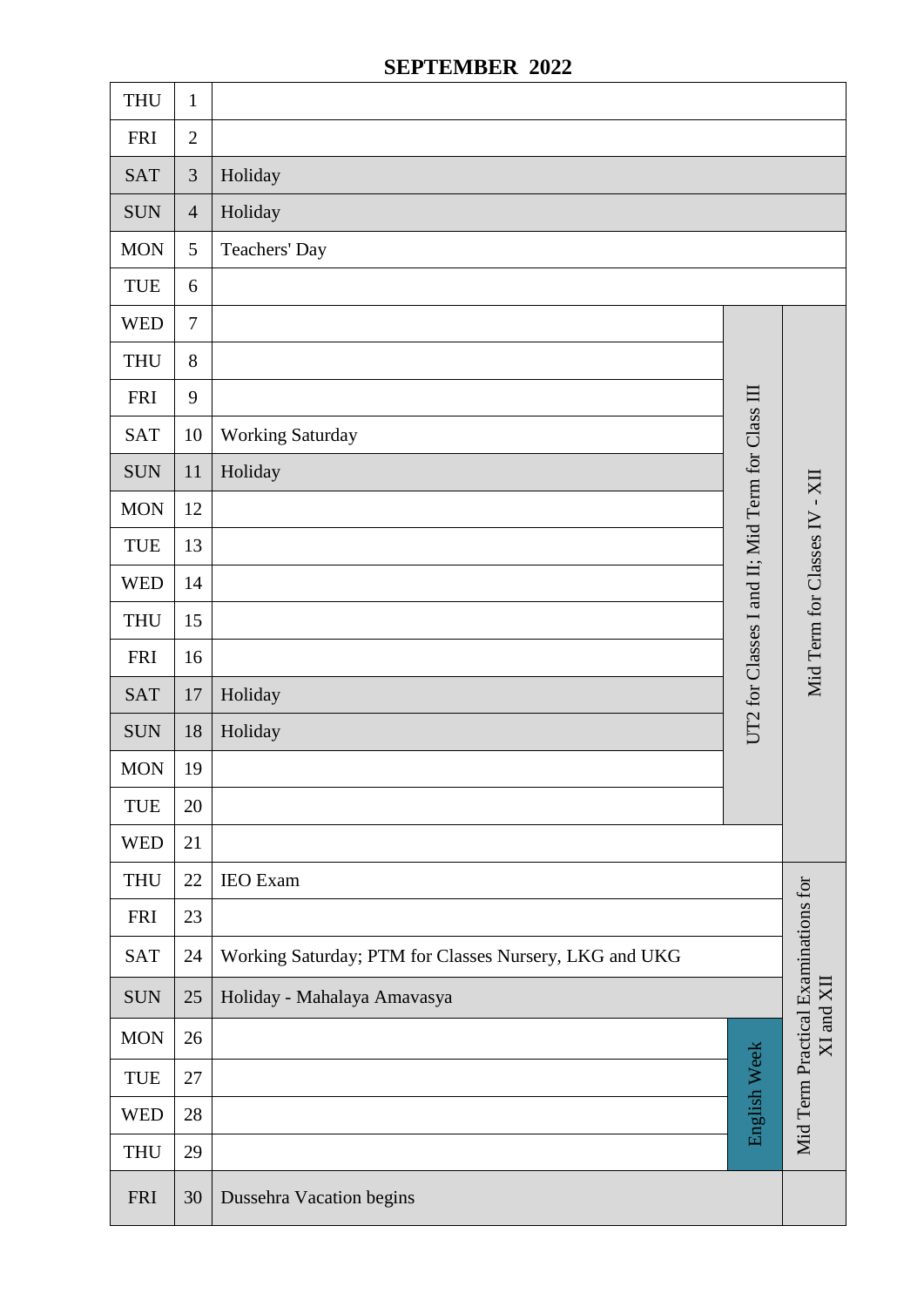## **OCTOBER 2022**

| <b>SAT</b> | $\mathbf{1}$   | Holiday                                                                              |                   |  |  |
|------------|----------------|--------------------------------------------------------------------------------------|-------------------|--|--|
| <b>SUN</b> | $\overline{2}$ | Holiday - Gandhi Jayanti                                                             |                   |  |  |
| <b>MON</b> | 3              |                                                                                      |                   |  |  |
| TUE        | $\overline{4}$ | Ayudha Pooja                                                                         | Dussehra Vacation |  |  |
| <b>WED</b> | 5              | Vijayadashami                                                                        |                   |  |  |
| <b>THU</b> | 6              |                                                                                      |                   |  |  |
| <b>FRI</b> | 7              |                                                                                      |                   |  |  |
| <b>SAT</b> | 8              | Holiday                                                                              |                   |  |  |
| <b>SUN</b> | 9              | Holiday - Valmiki Jayanti; Eid Milad*                                                |                   |  |  |
| <b>MON</b> | 10             | School reopens                                                                       |                   |  |  |
| TUE        | 11             |                                                                                      |                   |  |  |
| <b>WED</b> | 12             |                                                                                      |                   |  |  |
| <b>THU</b> | 13             |                                                                                      | Language week     |  |  |
| <b>FRI</b> | 14             |                                                                                      |                   |  |  |
| <b>SAT</b> | 15             | Working Saturday; Open House for Classes XI - XII (Timings: 8:30 am -<br>$11:30$ am) |                   |  |  |
| <b>SUN</b> | 16             | Holiday                                                                              |                   |  |  |
| <b>MON</b> | 17             | Open House for Classes I - II (Timings: 9:00 am - 1:00 pm)                           |                   |  |  |
| TUE        | 18             | Open House for Classes III - IV (Timings: 9:00 am - 1:00 pm)                         |                   |  |  |
| <b>WED</b> | 19             | Open House for Classes V - VI (Timings: 9:00 am - 1:00 pm)                           |                   |  |  |
| <b>THU</b> | 20             | Open House for Classes VII - VIII (Timings: 9:00 am - 1:00 pm)                       |                   |  |  |
| <b>FRI</b> | 21             | Open House for Classes IX - X (Timings: 9:00 am - 1:00 pm)                           |                   |  |  |
| <b>SAT</b> | 22             | Holiday                                                                              |                   |  |  |
| <b>SUN</b> | 23             | Holiday                                                                              |                   |  |  |
| <b>MON</b> | 24             | Holiday - Naraka Chaturdashi                                                         | Diwali Break      |  |  |
| TUE        | 25             | Holiday - Diwali                                                                     |                   |  |  |
| <b>WED</b> | 26             | Holiday - Balipadyami                                                                |                   |  |  |
| <b>THU</b> | 27             |                                                                                      |                   |  |  |
| <b>FRI</b> | 28             |                                                                                      |                   |  |  |
| <b>SAT</b> | 29             | <b>Working Saturday</b>                                                              |                   |  |  |
| <b>SUN</b> | 30             | Holiday                                                                              |                   |  |  |
| <b>MON</b> | 31             | Social Science Week                                                                  |                   |  |  |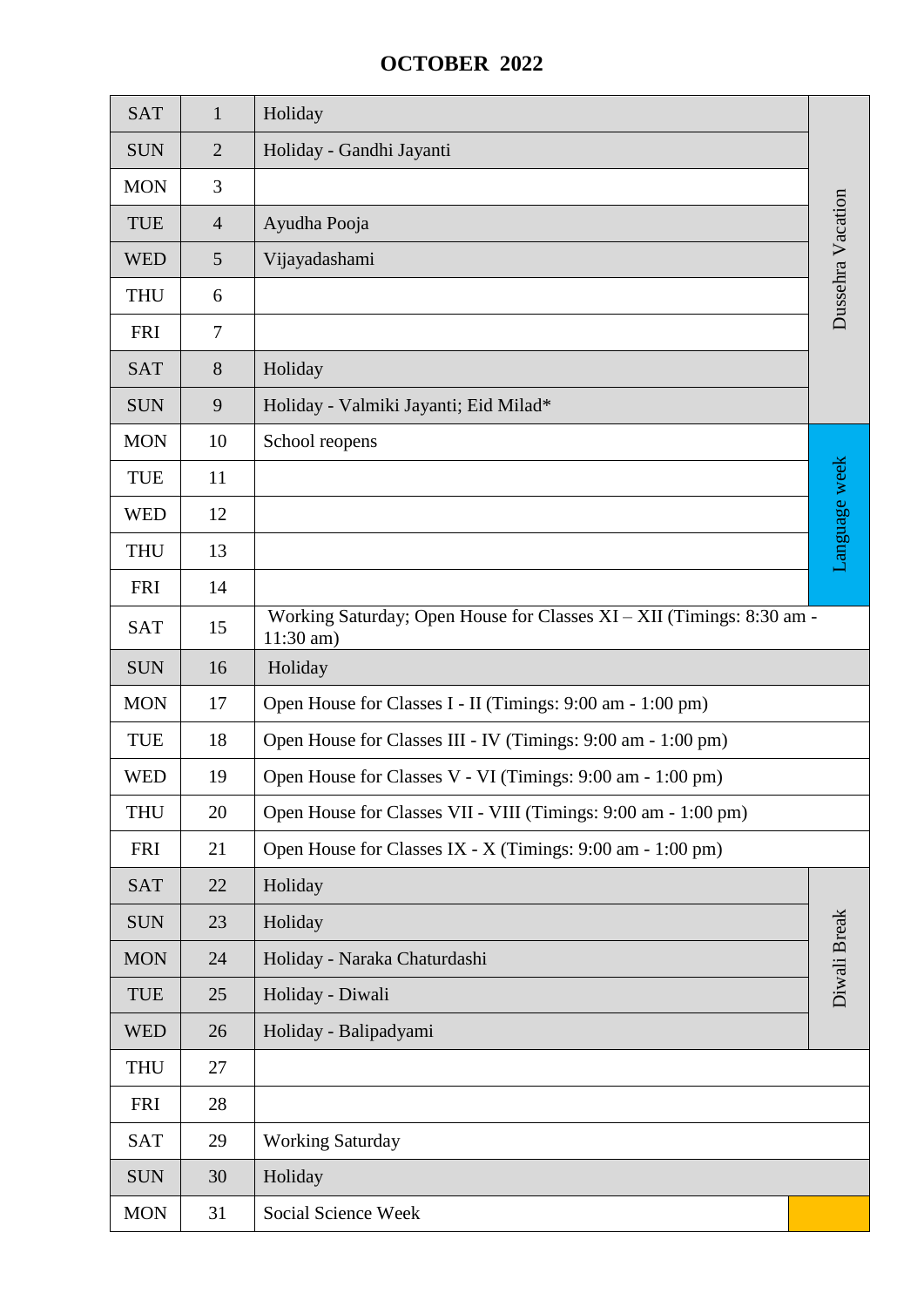### **NOVEMBER 2022**

| TUE        | $\mathbf{1}$   | Holiday - Kannada Rajyotsava                                |                                     |
|------------|----------------|-------------------------------------------------------------|-------------------------------------|
| <b>WED</b> | $\overline{2}$ |                                                             | <b>Social Science</b><br>Week       |
| <b>THU</b> | $\mathfrak{Z}$ | NSO Exam; Smart Kids GK Olympiad                            |                                     |
| <b>FRI</b> | $\overline{4}$ |                                                             |                                     |
| <b>SAT</b> | 5              | <b>Working Saturday</b>                                     |                                     |
| <b>SUN</b> | 6              | Holiday                                                     |                                     |
| <b>MON</b> | $\overline{7}$ | Class Activity for Classes I - XII                          |                                     |
| TUE        | 8              |                                                             |                                     |
| <b>WED</b> | 9              | Akhil Bhartiya Hindi Olympiad                               | Inter School Fest<br>Classes V-VIII |
| <b>THU</b> | 10             |                                                             |                                     |
| <b>FRI</b> | 11             | Holiday - Kanakadasa Jayanti                                |                                     |
| <b>SAT</b> | 12             | Holiday                                                     |                                     |
| <b>SUN</b> | 13             | Holiday                                                     |                                     |
| <b>MON</b> | 14             | Children's Day                                              |                                     |
| <b>TUE</b> | 15             |                                                             |                                     |
| <b>WED</b> | 16             |                                                             |                                     |
| <b>THU</b> | 17             |                                                             |                                     |
| <b>FRI</b> | 18             |                                                             |                                     |
| <b>SAT</b> | 19             | Working Saturday; Inter School Fest Finale Classes V - VIII |                                     |
| <b>SUN</b> | 20             | Holiday                                                     |                                     |
| <b>MON</b> | 21             |                                                             |                                     |
| TUE        | 22             | <b>IMO</b> Exam                                             | Computer Science                    |
| <b>WED</b> | 23             |                                                             | Week                                |
| <b>THU</b> | 24             |                                                             |                                     |
| <b>FRI</b> | 25             |                                                             |                                     |
| <b>SAT</b> | 26             | Holiday                                                     |                                     |
| <b>SUN</b> | 27             | Holiday                                                     |                                     |
| <b>MON</b> | 28             |                                                             |                                     |
| TUE        | 29             |                                                             |                                     |
| <b>WED</b> | 30             |                                                             |                                     |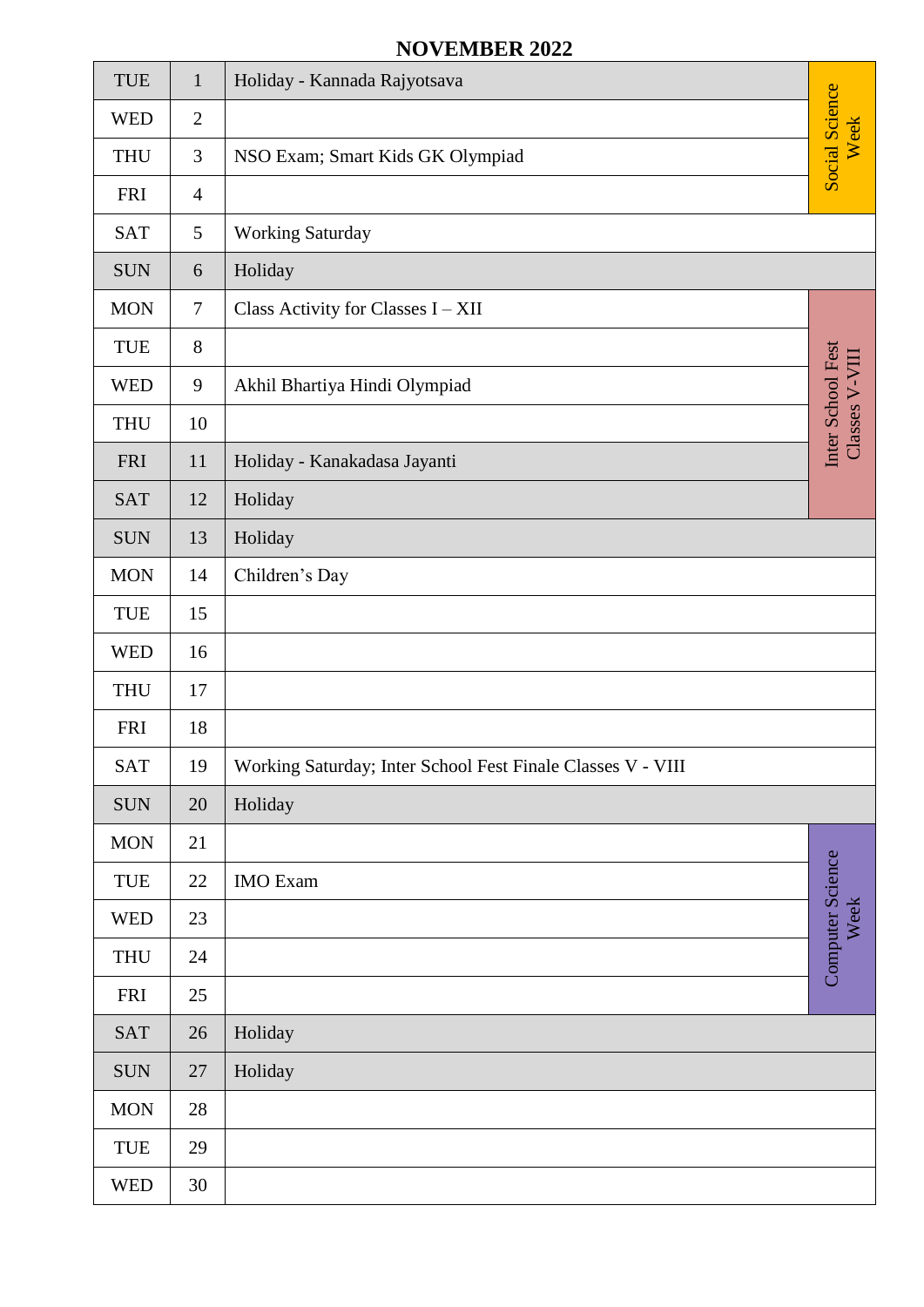## **DECEMBER 2022**

| <b>THU</b> | $\mathbf{1}$   | International Informatics Olympiad Exam |                                                           |                                   |                                                     |
|------------|----------------|-----------------------------------------|-----------------------------------------------------------|-----------------------------------|-----------------------------------------------------|
| <b>FRI</b> | $\overline{2}$ |                                         |                                                           |                                   |                                                     |
| <b>SAT</b> | $\mathfrak{Z}$ | Holiday                                 |                                                           |                                   |                                                     |
| <b>SUN</b> | $\overline{4}$ | Holiday                                 |                                                           |                                   |                                                     |
| <b>MON</b> | 5              |                                         |                                                           |                                   |                                                     |
| TUE        | 6              |                                         |                                                           |                                   |                                                     |
| <b>WED</b> | $\tau$         |                                         | UT3 for Classes I &<br>II; Post Mid Term<br>for Class III |                                   |                                                     |
| <b>THU</b> | 8              |                                         |                                                           |                                   |                                                     |
| <b>FRI</b> | 9              |                                         |                                                           |                                   |                                                     |
| <b>SAT</b> | 10             | <b>Working Saturday</b>                 |                                                           |                                   |                                                     |
| <b>SUN</b> | 11             | Holiday                                 |                                                           | Post Mid Term for Classes IV - IX |                                                     |
| <b>MON</b> | 12             |                                         |                                                           |                                   |                                                     |
| TUE        | 13             |                                         |                                                           |                                   |                                                     |
| <b>WED</b> | 14             |                                         |                                                           |                                   |                                                     |
| <b>THU</b> | 15             |                                         |                                                           |                                   |                                                     |
| <b>FRI</b> | 16             |                                         |                                                           |                                   |                                                     |
| <b>SAT</b> | $17\,$         | Holiday                                 |                                                           |                                   | UT2 for Class XI; Pre Board I for Classes X and XII |
| <b>SUN</b> | 18             | Holiday                                 |                                                           |                                   |                                                     |
| <b>MON</b> | 19             |                                         |                                                           |                                   |                                                     |
| TUE        | 20             | NCO Exam                                |                                                           |                                   |                                                     |
| <b>WED</b> | 21             |                                         |                                                           |                                   |                                                     |
| <b>THU</b> | 22             |                                         |                                                           |                                   |                                                     |
| <b>FRI</b> | 23             |                                         |                                                           |                                   |                                                     |
| <b>SAT</b> | 24             | <b>Christmas Vacation Begins</b>        |                                                           |                                   |                                                     |
| <b>SUN</b> | 25             | Christmas                               |                                                           |                                   |                                                     |
| $\rm{MON}$ | 26             |                                         |                                                           |                                   |                                                     |
| TUE        | 27             |                                         |                                                           |                                   |                                                     |
| <b>WED</b> | 28             |                                         |                                                           |                                   | Christmas Break                                     |
| <b>THU</b> | 29             |                                         |                                                           |                                   |                                                     |
| <b>FRI</b> | 30             |                                         |                                                           |                                   |                                                     |
| SAT        | 31             |                                         |                                                           |                                   |                                                     |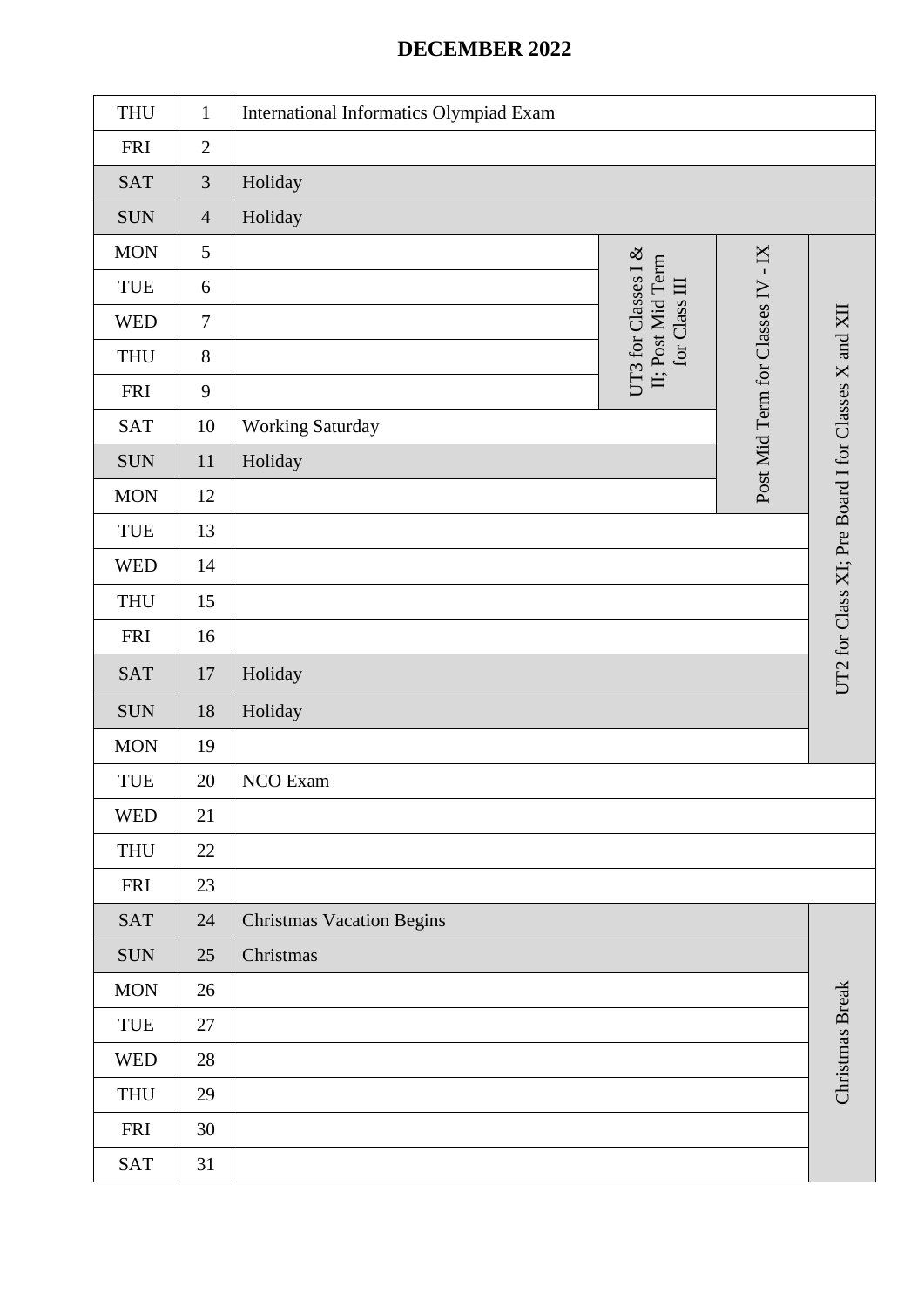### **JANUARY 2023**

| <b>SUN</b> | $\mathbf{1}$   | Holiday                                                                                                      |          |                                           |
|------------|----------------|--------------------------------------------------------------------------------------------------------------|----------|-------------------------------------------|
| <b>MON</b> | $\overline{2}$ | <b>School Reopens</b>                                                                                        |          |                                           |
| <b>TUE</b> | 3              |                                                                                                              |          |                                           |
| <b>WED</b> | $\overline{4}$ |                                                                                                              |          |                                           |
| <b>THU</b> | 5              |                                                                                                              | PTM Week | Pre Board II for Classes X and XII (BSSCA |
| <b>FRI</b> | 6              |                                                                                                              |          |                                           |
| <b>SAT</b> | 7              | Working Saturday; PTM for Classes I - IX and XI                                                              |          |                                           |
| <b>SUN</b> | 8              | Holiday                                                                                                      |          |                                           |
| <b>MON</b> | 9              |                                                                                                              |          |                                           |
| <b>TUE</b> | 10             |                                                                                                              |          |                                           |
| <b>WED</b> | 11             |                                                                                                              |          |                                           |
| <b>THU</b> | 12             |                                                                                                              |          |                                           |
| <b>FRI</b> | 13             |                                                                                                              |          |                                           |
| <b>SAT</b> | 14             | Holiday                                                                                                      |          |                                           |
| <b>SUN</b> | 15             | Holiday- Makar Sankranti                                                                                     |          |                                           |
| <b>MON</b> | 16             |                                                                                                              |          |                                           |
| <b>TUE</b> | 17             |                                                                                                              |          |                                           |
| <b>WED</b> | 18             |                                                                                                              |          |                                           |
| <b>THU</b> | 19             |                                                                                                              |          | Inter School Fest<br>Classes I – IV       |
| <b>FRI</b> | 20             |                                                                                                              |          |                                           |
| <b>SAT</b> | 21             | Working Saturday for KG - VIII; PTM for Classes Nursery, LKG &<br>UKG $(8:30 \text{ am} - 11:30 \text{ am})$ |          |                                           |
| <b>SUN</b> | 22             | Holiday                                                                                                      |          |                                           |
| <b>MON</b> | 23             |                                                                                                              |          |                                           |
| TUE        | 24             | ICO Exam; ISSO Exam                                                                                          |          |                                           |
| <b>WED</b> | 25             |                                                                                                              |          | Math Week                                 |
| <b>THU</b> | 26             | Republic Day                                                                                                 |          |                                           |
| <b>FRI</b> | 27             |                                                                                                              |          |                                           |
| <b>SAT</b> | 28             | Working Saturday for IX - XII; PTM for Classes X and XII                                                     |          |                                           |
| <b>SUN</b> | 29             | Holiday                                                                                                      |          |                                           |
| <b>MON</b> | 30             |                                                                                                              |          |                                           |
| TUE        | 31             |                                                                                                              |          |                                           |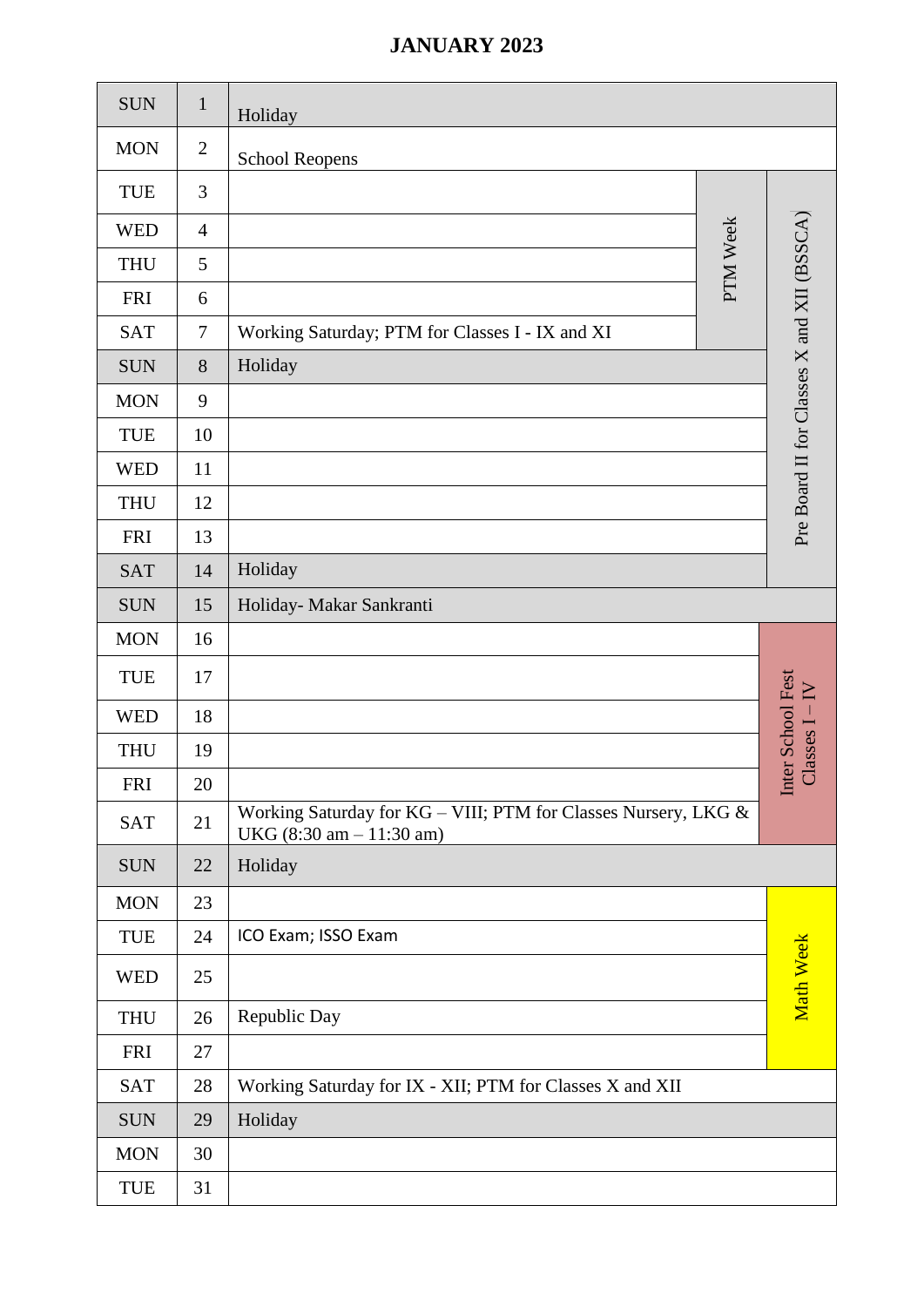| <b>WED</b> | $\mathbf{1}$   | <b>Blessing Ceremony</b>   |                                   |                                 |                                 |
|------------|----------------|----------------------------|-----------------------------------|---------------------------------|---------------------------------|
| <b>THU</b> | $\overline{2}$ |                            |                                   |                                 |                                 |
| <b>FRI</b> | 3              | <b>Graduation Ceremony</b> |                                   |                                 |                                 |
| <b>SAT</b> | $\overline{4}$ | Holiday                    |                                   |                                 |                                 |
| <b>SUN</b> | 5              | Holiday                    |                                   |                                 |                                 |
| <b>MON</b> | 6              |                            |                                   |                                 |                                 |
| TUE        | $\overline{7}$ |                            |                                   |                                 |                                 |
| <b>WED</b> | 8              |                            |                                   |                                 |                                 |
| <b>THU</b> | 9              |                            |                                   |                                 |                                 |
| <b>FRI</b> | 10             |                            |                                   |                                 |                                 |
| <b>SAT</b> | 11             | <b>Working Saturday</b>    |                                   |                                 |                                 |
| <b>SUN</b> | 12             | Holiday                    | Annual Examination for Class VIII | Annual Examination for Class IX |                                 |
| <b>MON</b> | 13             |                            |                                   |                                 | Annual Examination for Class XI |
| TUE        | 14             |                            |                                   |                                 |                                 |
| <b>WED</b> | 15             |                            |                                   |                                 |                                 |
| <b>THU</b> | 16             |                            |                                   |                                 |                                 |
| <b>FRI</b> | 17             |                            |                                   |                                 |                                 |
| <b>SAT</b> | 18             | Holiday - Maha Shivratri   |                                   |                                 |                                 |
| <b>SUN</b> | 19             | Holiday                    |                                   |                                 |                                 |
| <b>MON</b> | 20             |                            |                                   |                                 |                                 |
| TUE        | 21             |                            |                                   |                                 |                                 |
| <b>WED</b> | 22             |                            |                                   |                                 |                                 |
| <b>THU</b> | 23             |                            |                                   |                                 |                                 |
| <b>FRI</b> | 24             |                            |                                   |                                 |                                 |
| <b>SAT</b> | 25             | <b>Working Saturday</b>    |                                   |                                 |                                 |
| <b>SUN</b> | 26             | Holiday                    |                                   |                                 |                                 |
| <b>MON</b> | 27             |                            |                                   |                                 |                                 |
| TUE        | 28             |                            |                                   |                                 |                                 |

#### **FEBRUARY 2023**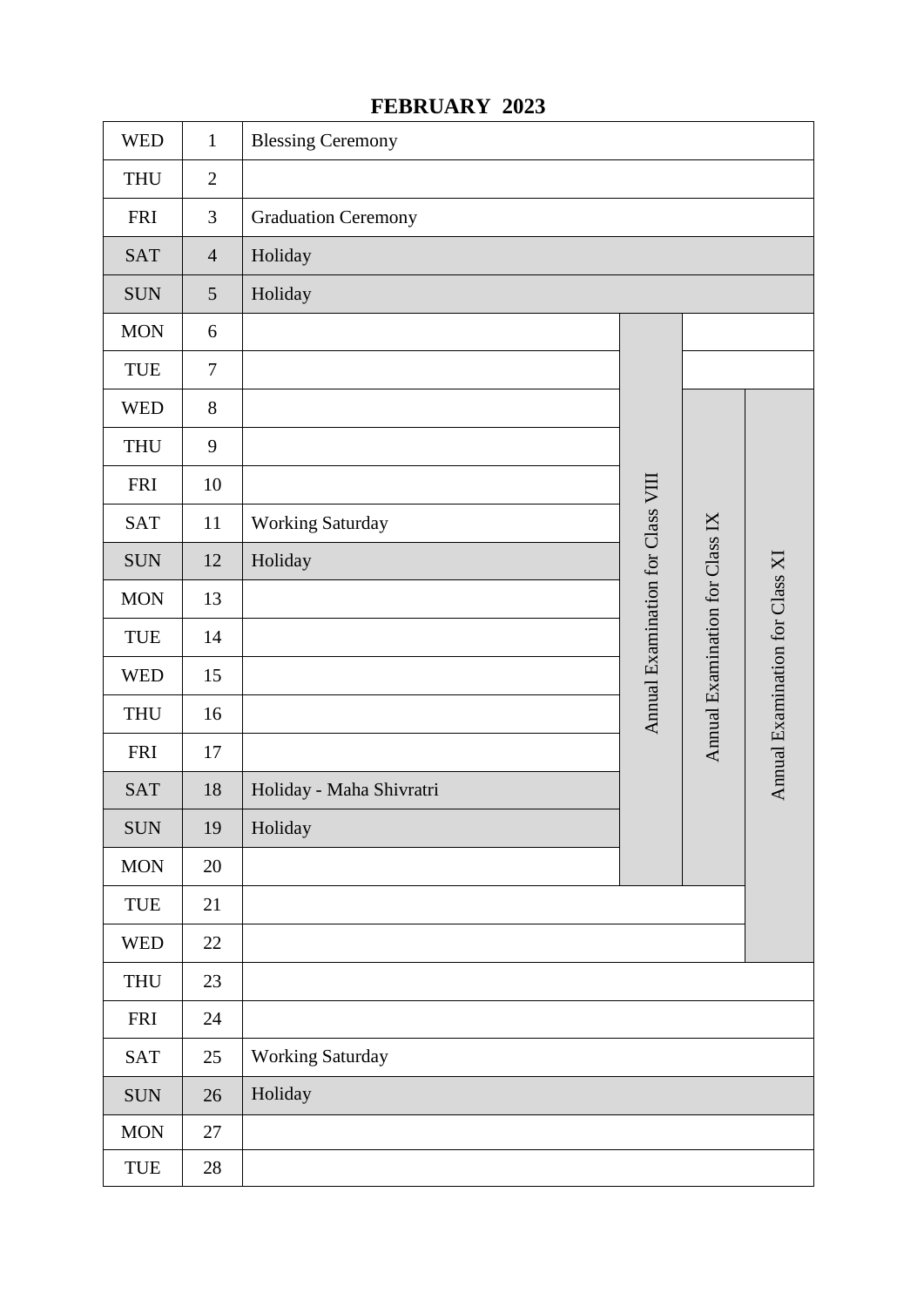## **MARCH 2023**

| <b>WED</b> | $\mathbf{1}$   |                                                             |                                                      |                              |
|------------|----------------|-------------------------------------------------------------|------------------------------------------------------|------------------------------|
| <b>THU</b> | $\overline{2}$ |                                                             |                                                      |                              |
| <b>FRI</b> | 3              | Open House for Class VIII                                   |                                                      |                              |
| <b>SAT</b> | $\overline{4}$ | Holiday                                                     |                                                      |                              |
| <b>SUN</b> | 5              | Holiday                                                     |                                                      |                              |
| <b>MON</b> | 6              |                                                             |                                                      |                              |
| <b>TUE</b> | $\overline{7}$ |                                                             |                                                      |                              |
| <b>WED</b> | 8              |                                                             |                                                      |                              |
| <b>THU</b> | 9              | Open House for Classes IX                                   |                                                      |                              |
| <b>FRI</b> | 10             | Open House for Classes XI                                   |                                                      |                              |
| <b>SAT</b> | 11             | <b>Working Saturday</b>                                     |                                                      |                              |
| <b>SUN</b> | 12             | Holiday                                                     |                                                      |                              |
| <b>MON</b> | 13             |                                                             |                                                      |                              |
| <b>TUE</b> | 14             |                                                             |                                                      |                              |
| <b>WED</b> | 15             | New Session begins for Classes IX, X and XII (2023 -<br>24) | for Classes I - II; Annual Examination for Class III | Examination for Classes IV - |
| <b>THU</b> | 16             |                                                             |                                                      |                              |
| <b>FRI</b> | 17             | Last Working Day for KG                                     |                                                      |                              |
| <b>SAT</b> | 18             | Holiday                                                     |                                                      |                              |
| <b>SUN</b> | 19             | Holiday                                                     |                                                      |                              |
| <b>MON</b> | 20             |                                                             |                                                      |                              |
| <b>TUE</b> | 21             | Open House for Classes Nursery, LKG and UKG                 |                                                      |                              |
| <b>WED</b> | 22             | Holiday- Ugadi                                              | $\overline{ }$                                       | $u$                          |
| <b>THU</b> | 23             |                                                             | Ë                                                    | Ann                          |
| <b>FRI</b> | 24             |                                                             |                                                      |                              |
| <b>SAT</b> | 25             | <b>Working Saturday</b>                                     |                                                      |                              |
| <b>SUN</b> | 26             | Holiday                                                     |                                                      |                              |
| <b>MON</b> | 27             |                                                             |                                                      |                              |
| <b>TUE</b> | 28             |                                                             |                                                      |                              |
| <b>WED</b> | 29             |                                                             |                                                      |                              |
| <b>THU</b> | 30             |                                                             |                                                      |                              |
| <b>FRI</b> | 31             |                                                             |                                                      |                              |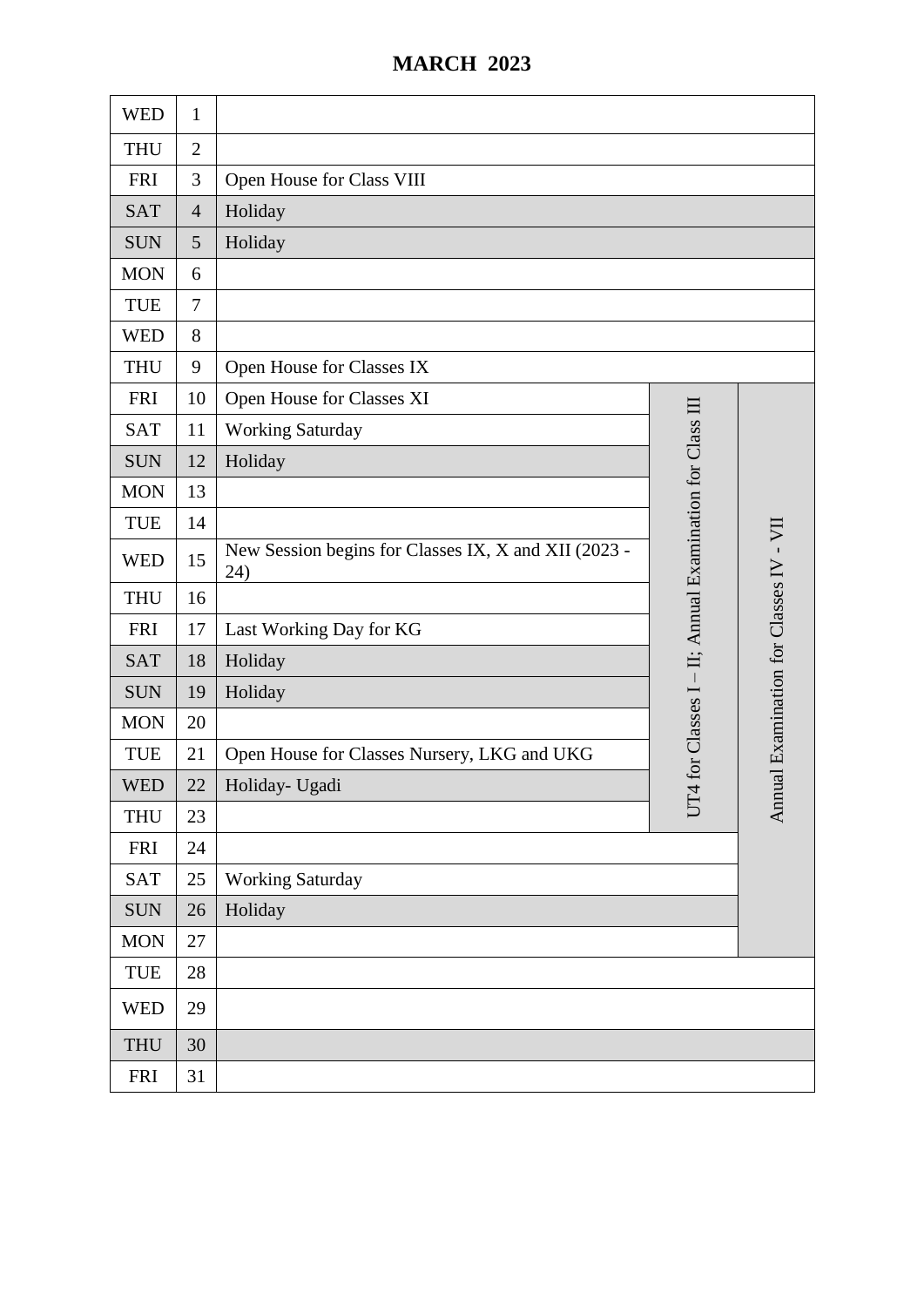## **APRIL 2023**

| <b>SAT</b> | $\mathbf{1}$   | Open House for Classes I - II                  |  |  |
|------------|----------------|------------------------------------------------|--|--|
| <b>SUN</b> | $\overline{2}$ | Holiday                                        |  |  |
| <b>MON</b> | 3              | Open House for Class III                       |  |  |
| TUE        | $\overline{4}$ | Holiday - Mahavir Jayanti                      |  |  |
| <b>WED</b> | 5              | Open House for Classes IV - V                  |  |  |
| <b>THU</b> | 6              | Open House for Class VI - VII                  |  |  |
| <b>FRI</b> | $\overline{7}$ | Holiday - Good Friday                          |  |  |
| <b>SAT</b> | 8              | Holiday                                        |  |  |
| <b>SUN</b> | 9              | Holiday                                        |  |  |
| <b>MON</b> | 10             |                                                |  |  |
| <b>TUE</b> | 11             |                                                |  |  |
| <b>WED</b> | 12             | Last Working Day for students of IX, X and XII |  |  |
| <b>THU</b> | 13             | Last Working Day for staff                     |  |  |
| <b>FRI</b> | 14             | Holiday - Dr. Ambedkar Jayanti                 |  |  |
| <b>SAT</b> | 15             | Holiday                                        |  |  |
| <b>SUN</b> | 16             | Holiday                                        |  |  |
| <b>MON</b> | 17             | <b>Summer Vacation begins</b>                  |  |  |
| TUE        | 18             |                                                |  |  |
| <b>WED</b> | 19             |                                                |  |  |
| <b>THU</b> | 20             |                                                |  |  |
| <b>FRI</b> | 21             |                                                |  |  |
| <b>SAT</b> | 22             | Holiday - Id ul Fitr*                          |  |  |
| <b>SUN</b> | 23             | Holiday - Basava Jayanti                       |  |  |
| <b>MON</b> | 24             |                                                |  |  |
| <b>TUE</b> | 25             |                                                |  |  |
| <b>WED</b> | 26             |                                                |  |  |
| <b>THU</b> | 27             |                                                |  |  |
|            |                |                                                |  |  |
| <b>FRI</b> | 28             |                                                |  |  |
| <b>SAT</b> | 29             | Holiday                                        |  |  |